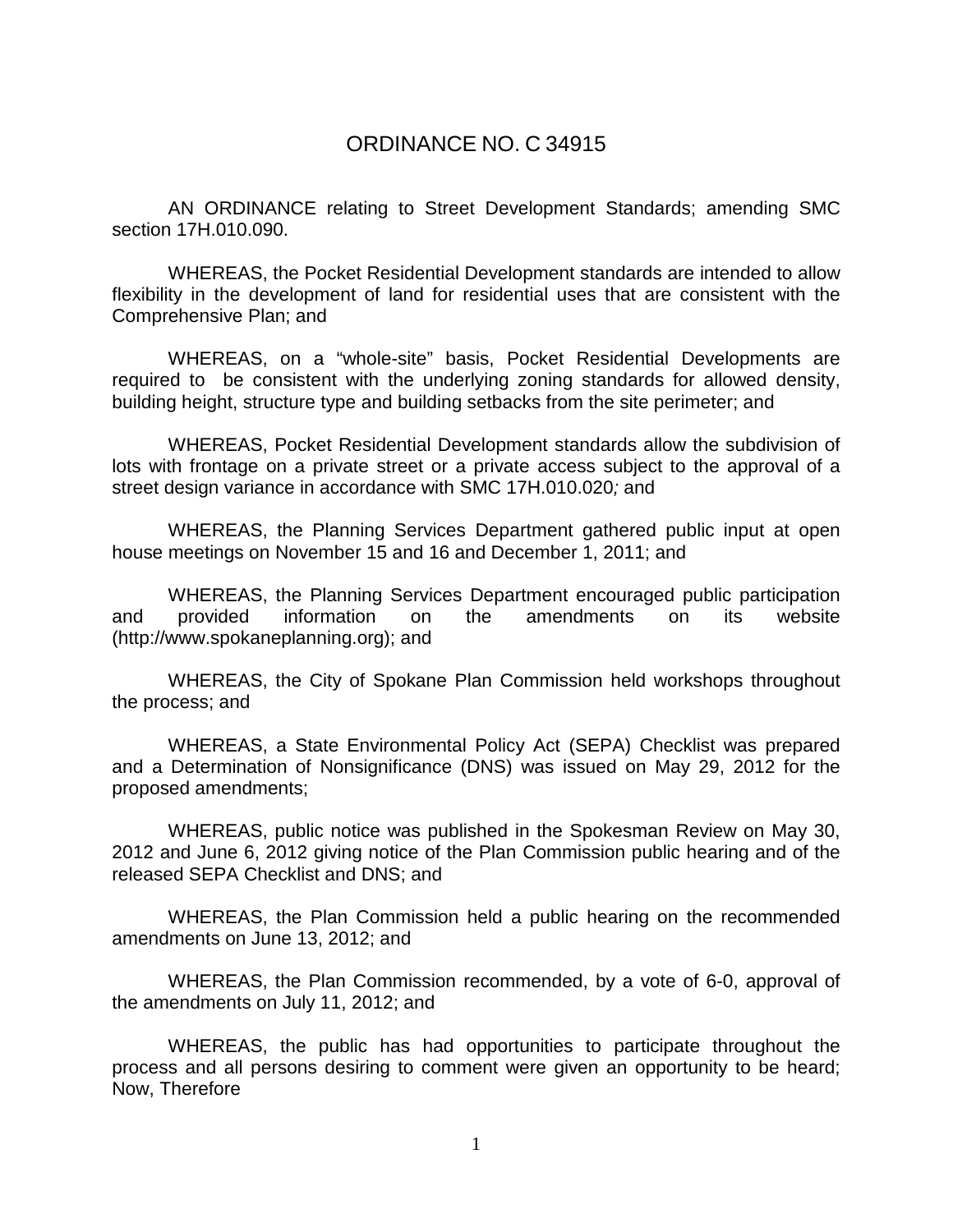The City of Spokane does ordain:

Section 1. That SMC 17H.010.090 is amended to read as follows:

## **17H.010.090 Private Streets and Private Access**

- A. Residential private streets are allowed only in conjunction with an approved planned unit development, binding site plan or mobile home park. Lots within a Pocket Residential Development may have frontage on a private street or private access. The written conditions of approval for the project must permit lot frontage on a private street or private access.
- B. Private streets and private access require the approval of the director of engineering services. New private streets are allowed only when street connectivity is unachievable, such as property that is isolated by topography or the configuration of existing lots and streets.
- C. Pedestrian access shall be provided from the private street or private access to an existing or future street or public pathway if vehicular access cannot be provided.
- D. Private streets or private access shall not obstruct traffic circulation or cut off future development from public access or utilities.
- E. Streets must be public if they are designed to connect to an adjacent site, or will serve lots on an adjacent site.
- F. Private streets shall be constructed in accordance with the design standards for public streets. Private access shall be improved in accordance with the development standards for parking lots as provided in SMC 17C.230.140.
- G. Private streets or private access require private water and sewer systems.
- H. Private streets or private access shall be owned in common by the owners of the property served by the private streets/private access or by a homeowners' association. The tract shall be designated on the plat as a special purpose tract. Private access may be designated by a recorded easement. A maintenance agreement shall be recorded with the Spokane county auditor that commits the owner(s) to maintain all elements of the private street. Accessibility (snow plowing, etc) shall be maintained at all times for emergency vehicles.
- I. Transitions from public to private streets should not occur mid-block. Where a mid-block transition is unavoidable, a public turn-around designed to meet city standards shall be provided.